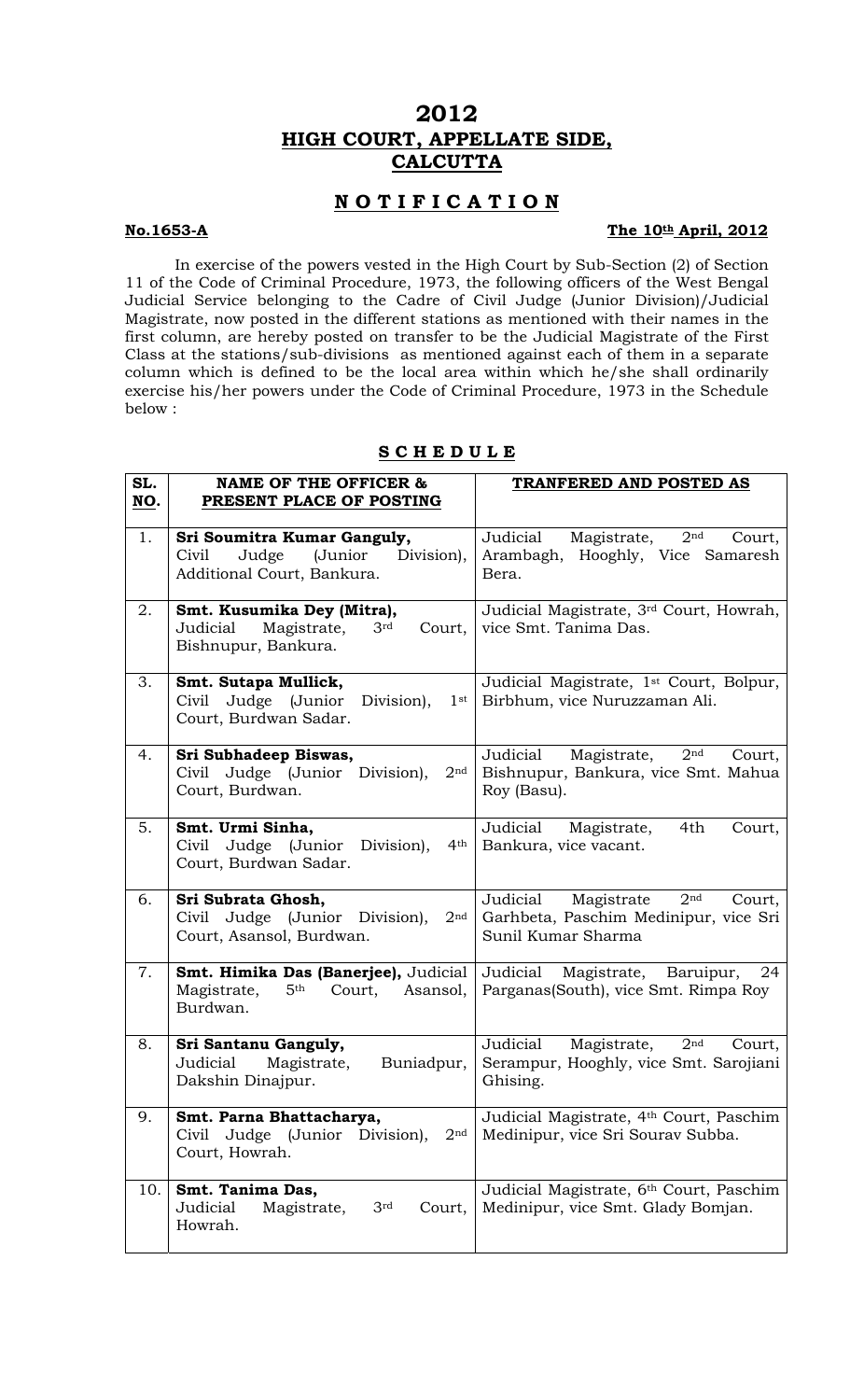| 11. | Smt. Asmita Samajdar,<br>Magistrate,<br>5 <sup>th</sup><br>Judicial<br>Court,<br>Howrah.                                 | Magistrate,<br>3 <sup>rd</sup><br>Judicial<br>Court,<br>Berhampore, Murshidabad, vice<br>Sri<br>Maniklal Jana.   |
|-----|--------------------------------------------------------------------------------------------------------------------------|------------------------------------------------------------------------------------------------------------------|
| 12. | Smt. Aliva Roy,<br>(Junior<br>Division),<br>Civil<br>Judge<br>Additional Court, Hooghly.                                 | Judicial Magistrate, 5 <sup>th</sup> Court, Asansol.<br>Himika<br>Burdwan,<br>Smt.<br>vice<br>Das<br>(Banerjee). |
| 13. | Sri Samaresh Bera,<br>2 <sub>nd</sub><br>Judicial<br>Magistrate,<br>Court,<br>Arambagh, Hooghly.                         | Judicial Magistrate, 2 <sup>nd</sup> Court, Purulia,<br>vice Sri Monodeep Das Gupta.                             |
| 14. | Smt. Juin Dutta,<br>(Junior Division),<br>Judge<br>Civil<br>Court,<br>Chandernagar,<br>Additional<br>Hooghly.            | Judicial Magistrate, 1st<br>Additional<br>Court, Basirhat, 24-Parganas (North),<br>vice Sri Sumitava Ghosh.      |
| 15. | Sri Megh Dorji Moktan,<br>Civil Judge (Junior Division),<br>$1$ st<br>Court, Serampore, Hooghly.                         | Judicial Magistrate, Ghatal, Paschim<br>Medinipur,<br>vice<br>Sri<br>Anil<br>Kumar<br>Kushwaha.                  |
| 16. | Smt. Srinita Das,<br>(Junior<br>Civil<br>Judge<br>Division),<br>Additional Court, Serampore, Hooghly.                    | 4 <sup>th</sup><br>Magistrate,<br>Judicial<br>Court,<br>Krishnanagar, Nadia, vice Smt. Subhra<br>Bhowmick.       |
| 17. | Smt. Sarojani Ghising,<br>2 <sup>nd</sup><br>Judicial<br>Magistrate,<br>Court,<br>Serampore, Hooghly.                    | Judicial<br>Magistrate, Buniadpur,<br>Dakshin Dinajpur, vice Sri Santanu<br>Ganguly                              |
| 18. | Smt.Sarmistha Ghosh,<br>4 <sup>th</sup><br>Judicial<br>Magistrate,<br>Court,<br>Serampore, Hooghly.                      | Judicial<br>Magistrate,<br>3 <sup>rd</sup><br>Court,<br>Burdwan, vice Sri Argha<br>Durgapur.<br>Banerjee.        |
| 19. | Smt. Leena Lama,<br>Civil Judge (Junior Division) 1st Court,<br>Berhampore, Murshidabad.                                 | Judicial Magistrate, 6th Court, Sealdah.<br>24-Parganas<br>(South),<br>Sri<br>vice<br>Biswanath Pramanick.       |
| 20. | Sri Subhra Som Ghosal,<br>Civil<br>Judge<br>(Junior<br>Division),<br>Additional<br>Court,<br>Berhampore,<br>Murshidabad. | 5 <sup>th</sup><br>Judicial<br>Magistrate,<br>Court,<br>Paschim Medinipur, vice Sri Sounak<br>Mukherjee.         |
| 21. | Sri Satyajit Maity,<br>Judicial Magistrate, Additional Court,<br>Lalbagh, Murshidabad.                                   | Judicial<br>Magistrate Railway Court,<br>Ranaghat, Nadia, vice Sri Barun Roy.                                    |
| 22. | Smt. Leena Sharma,<br>Judicial<br>Magistrate,<br>$1^{\rm st}$<br>Court,<br>Berhampore, Murshidabad.                      | Judicial Magistrate, 4th Court, Howrah,<br>vice Sri Sutirtha Banerjee.                                           |
| 23. | Sri Jagojyoti Bhattacharjee, Judicial<br>Magistrate, 2 <sup>nd</sup> Court, Krishnagar,<br>Nadia.                        | Judicial Magistrate, Municipal Court,<br>Howrah, vice Sri Subhadeep Ray.                                         |
| 24. | Smt. Stotri Saha,<br>Civil Judge (Junior<br>Division),<br>$1$ st<br>Court, Ranaghat, Nadia.                              | Judicial Magistrate, 6th Court, Asansol.<br>Burdwan, vice Sri Sanjay Naskar.                                     |
| 25. | Smt. Keya Mondal,<br>Civil Judge (Junior Division),<br>2 <sup>nd</sup><br>Court, Ranaghat, Nadia.                        | Judicial<br>Magistrate,<br>2 <sup>nd</sup><br>Court,<br>Burdwan, vice Sri Subhra Kanti Dhar.                     |
| 26. | Sri Smarajit Roy,<br>Civil Judge (Junior Division), Kalyani,<br>Nadia.                                                   | Judicial<br>Magistrate,<br>Raiganj,<br>Uttar<br>Dinajpur, vice Sri Raj Kumar Naiya.                              |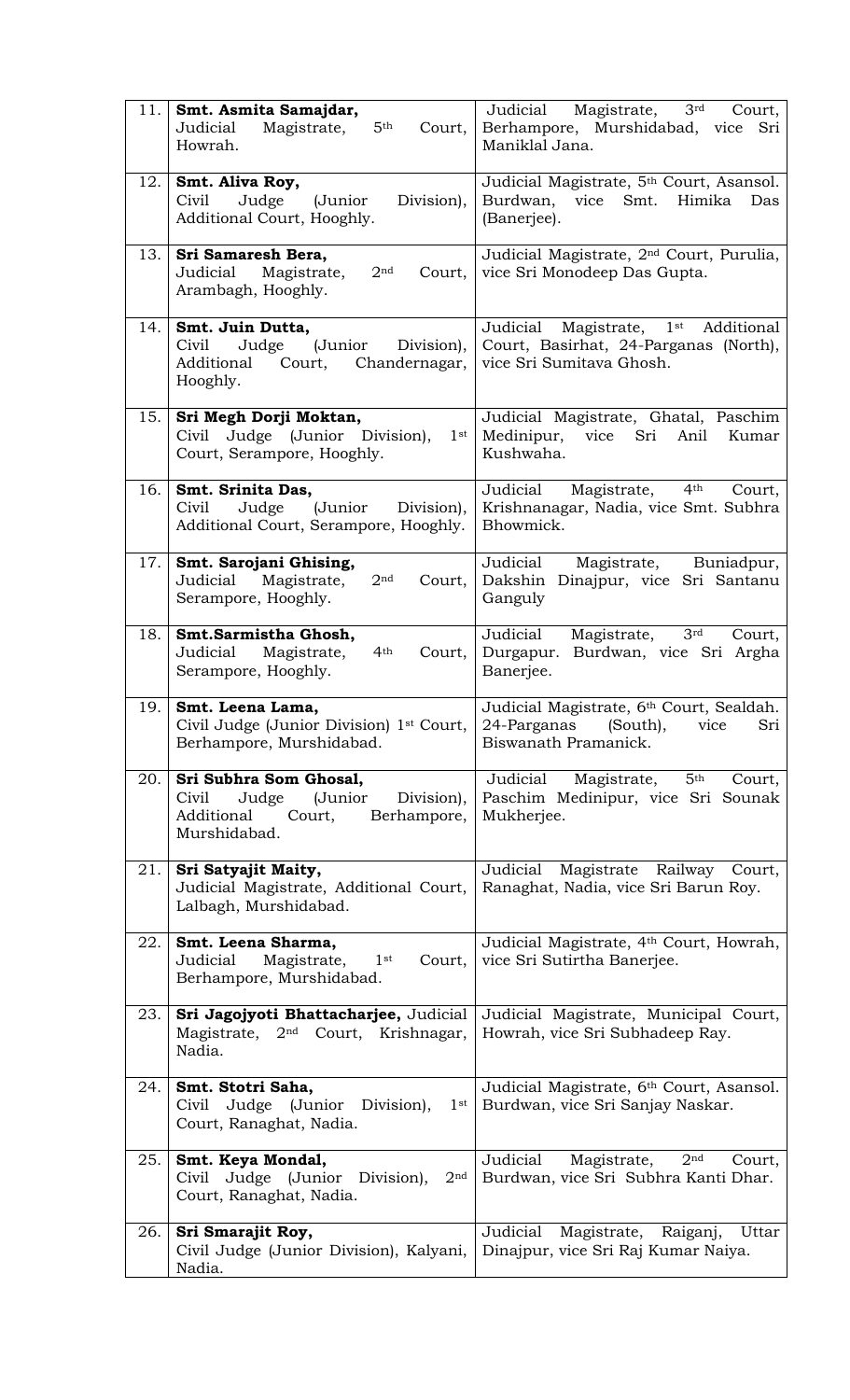| 27.  | Sri Monodeep Das Gupta, Judicial<br>Magistrate, 2 <sup>nd</sup> Court, Purulia.                                                                      | Judicial Magistrate, 1 <sup>st</sup> Court, Diamond<br>Harbour, 24-Parganas (South), vice Sri<br>Arindam Dutta.       |
|------|------------------------------------------------------------------------------------------------------------------------------------------------------|-----------------------------------------------------------------------------------------------------------------------|
| 28.  | Sri Parag Neogi,<br>Judge (Junior Division),<br>Civil<br>3rd<br>Court, Tamluk, Purba Medinipur.                                                      | 5 <sup>th</sup><br>Magistrate,<br>Judicial<br>Court,<br>Barrackpore, 24-Parganas (North), vice<br>Smt. Chanda Hasmat. |
| 29.1 | Sri Sanjit Ambastha,<br>Judge<br>(Junior Division),<br>Civil<br>Additional Court, Tamluk, Purba<br>Medinipur.                                        | Judicial Magistrate, 2 <sup>nd</sup> Court, Sealdah,<br>24-Parganas (South),<br>vice<br>Smt.<br>Arkabrati Neogi.      |
| 30.  | Sri Indranil Halder,<br>Civil Judge (Junior Division),<br>$1$ st<br>Additional Court,<br>Contai,<br>Purba<br>Medinipur.                              | Judicial Magistrate, 2 <sup>nd</sup> Court, Asansol,<br>Burdwan, vice Sri Girijananda Jana.                           |
| 31.  | Md. Rafique Alam,<br>Civil Judge (Junior Division),<br>2 <sup>nd</sup><br>Additional Court,<br>Contai, Purba<br>Medinipur.                           | Judicial<br>Magistrate,<br>Kakdwip,<br>$24 -$<br>Parganas (South), vice Sri Gautam<br>Kumar Nag.                      |
| 32.  | Md. Ehteshamuddin,<br>Judicial Magistrate, 3rd Court, Contai,<br>Purba Medinipur.                                                                    | Judicial<br>Magistrate,<br>2 <sup>nd</sup><br>Court,<br>Krishnagar, Nadia, vice Sri Jagojyoti<br>Bhattacharjee.       |
| 33.  | Sri Saibal Dutta,<br>Civil Judge (Junior Division), Haldia,<br>Purba Medinipur.                                                                      | Judicial Magistrate, Kalna, Burdwan,<br>vice Smt. Leena Golder.                                                       |
| 34.  | Sri Pabitra Sen,<br>Judicial Magistrate,<br>Haldia, Purba<br>Medinipur.                                                                              | Judicial<br>Magistrate,<br>3 <sup>rd</sup><br>Court,<br>Bishnupur, Bankura,<br>vice<br>Smt.<br>Kusumika Dey (Mitra).  |
| 35.  | Smt. Glady Bomjan,<br>6 <sup>th</sup><br>Magistrate,<br>Judicial<br>Court,<br>Paschim Medinipur.                                                     | Judicial Magistrate, 1 <sup>st</sup> Court, Sealdah,<br>24-Parganas (South), vice Smt. Nita<br>Sarkar.                |
| 36.  | Sri Sunil Kumar Sharma,<br>Civil Judge (Junior Division)-cum-<br>Magistrate,<br>Judicial<br>2 <sup>nd</sup><br>Court,<br>Garbeta, Paschim Medinipur. | Judicial Magistrate, 4th Court, Asansol,<br>Burdwan, vice Sri Gairik Roy.                                             |
| 37.  | Sri Kuntal Chatterjee,<br>Judicial Magistrate, Railway Court,<br>Kharagpur, Paschim Medinipur.                                                       | Judicial Magistrate, 3rd Court, Asansol.<br>Burdwan, vice Sri Rupendra Nath<br>Bose.                                  |
| 38.  | Sri Jyotirmoy Bhattacharjee, Civil<br>Judge (Junior Division), 1 <sup>st</sup> Court,<br>Basirhat, 24 Parganas (North).                              | Judicial Magistrate, Additional Court,<br>Hooghly, vice Smt. Jhilam Gupta.                                            |
| 39.  | Sri Durga Sankar Rana, Judicial<br>Magistrate, 4 <sup>th</sup> Court, Barrackpore,<br>24-Parganas (North).                                           | Judicial Magistrate, 3rd Court, contai,<br>Purba<br>Medinipur,<br>vice<br>Md.<br>Ehteshamuddin.                       |
| 40.1 | Smt. Nilanjana De,<br>Judge (Junior<br>Division),<br>Civil<br>6 <sup>th</sup><br>Court, Alipore, 24 Parganas (South).                                | Judicial Magistrate Additional Court,<br>Lalbagh, Murshidabad, vice Sri Satyajit<br>Maity.                            |
| 41.  | Sri Biswanath Pramanick, Judicial<br>Maigstrate, 6 <sup>th</sup> Court, Sealdah, 24<br>Parganas (South).                                             | Magistrate, Haldia.<br>Judicial<br>Purba<br>Medinpur, vice Sri Pabitra Sen.                                           |